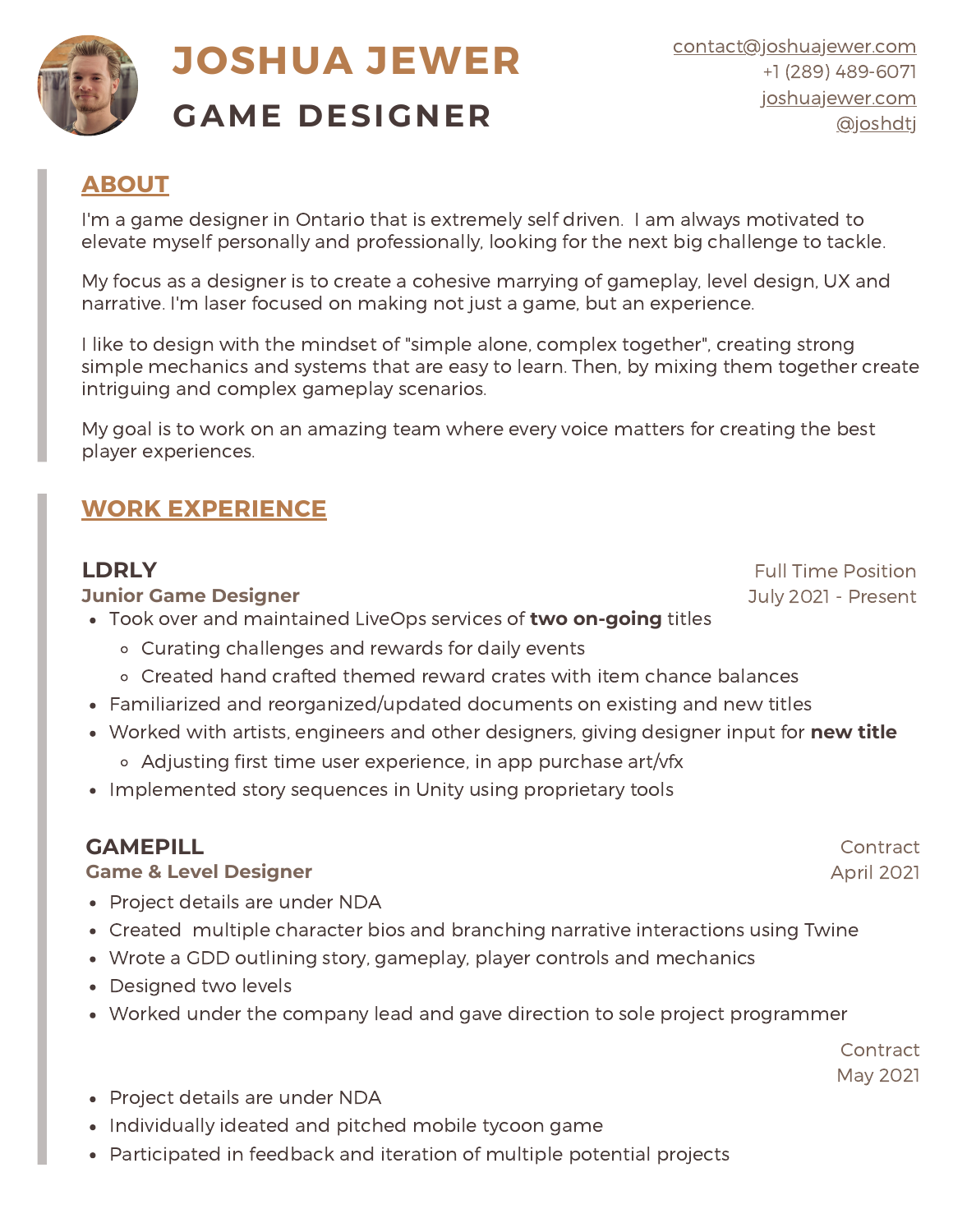# **WORK EXPERIENCE**

## **Immunize Canada**

#### **Game Designer**

- Mobile game for children, educating ways to be comfortable when getting a needle
- Joined while the game was already in development to overhaul the UI & UX
- Did a lot of pick-up work:
	- Write and implement a short narrative script with multiple characters
	- Tweak gameplay and feedback in mini-games
	- Edit sprites and create sprite sheets
	- Conduct playtests

## **Sheridan College**

### **Game Designer**

- Interactive map of Toronto tracking the spread of COVID-19
- Conception and design of interactive map
- Wrote code for retrieving data from web and converting to visual data within app
- Created tools with intent of future teams using them

## **The Taylor Group**

### **Game Designer**

- Interactive Christmas Card RPG Game
- project within a short deadline
- Created schedule & milestones for team
- Extensive communication with client & development team to deliver client's vision

# **Education**

| <b>Bachelor of Game Design</b><br><b>Sheridan College</b>           | 2017 - 2021   |
|---------------------------------------------------------------------|---------------|
| <b>Graphic Design Integrated Animation</b><br><b>Mohawk College</b> | - 2015 - 2017 |

**Contract** January - April 2021

> Internship May - August 2020

**Contract** December 2019